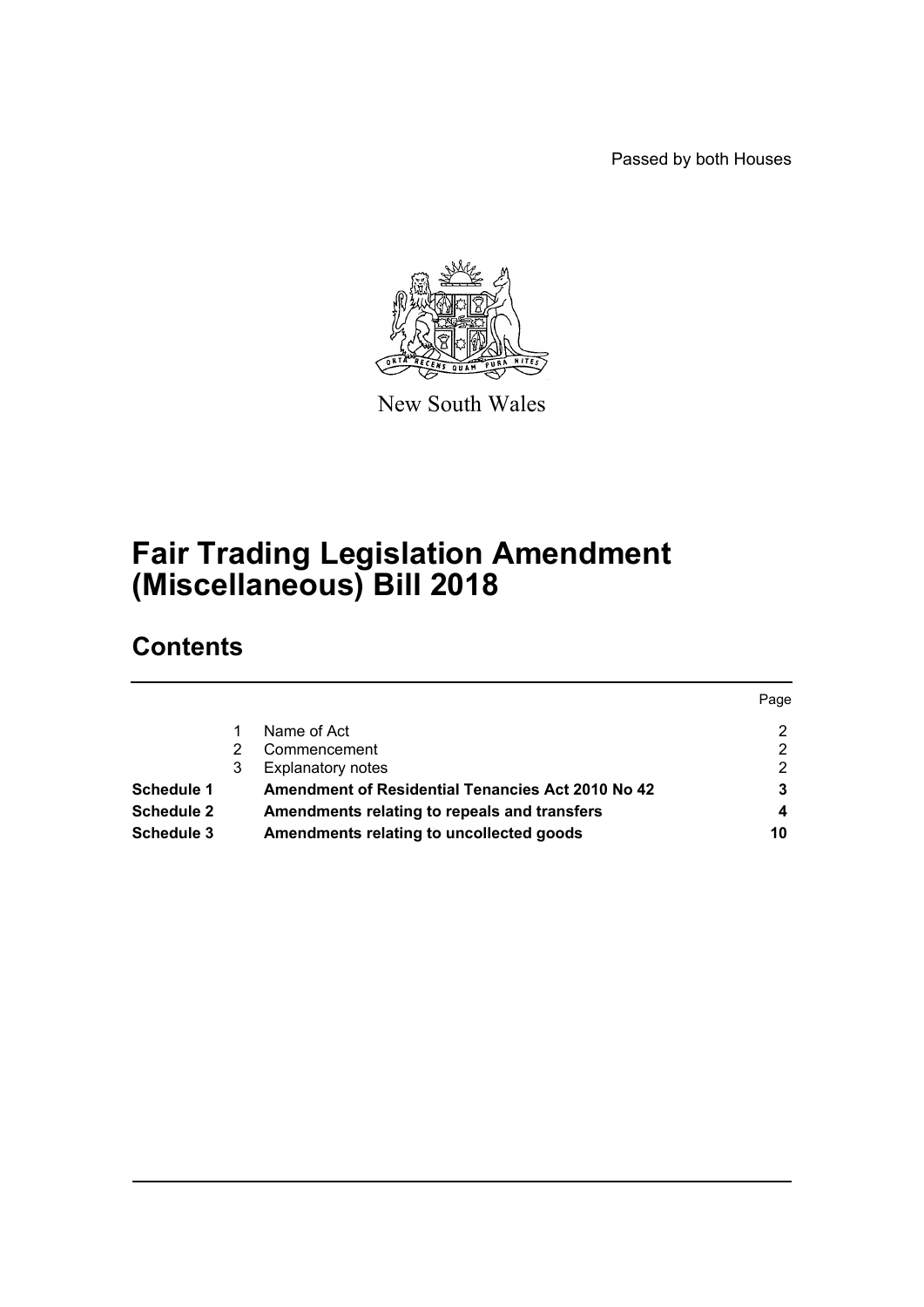*I certify that this PUBLIC BILL, which originated in the LEGISLATIVE COUNCIL, has finally passed the LEGISLATIVE COUNCIL and the LEGISLATIVE ASSEMBLY of NEW SOUTH WALES.*

*Legislative Council 2018* *Clerk of the Parliaments*

New South Wales

# **Fair Trading Legislation Amendment (Miscellaneous) Bill 2018**

Act No , 2018

An Act to amend various Acts and Regulations administered by the Minister for Innovation and Better Regulation; and other related matters.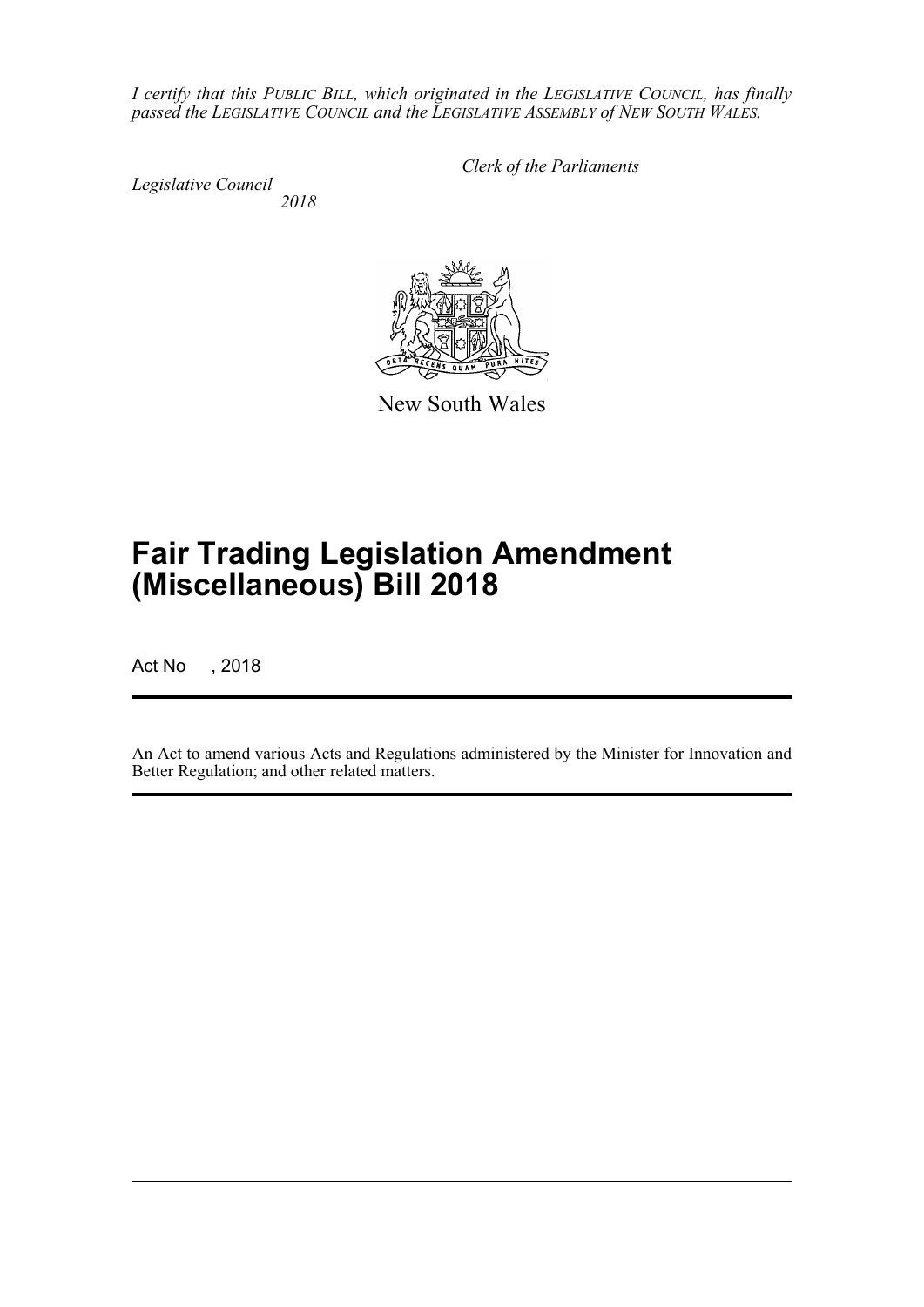Fair Trading Legislation Amendment (Miscellaneous) Bill 2018 [NSW]

## <span id="page-2-0"></span>**The Legislature of New South Wales enacts:**

### **1 Name of Act**

This Act is the *Fair Trading Legislation Amendment (Miscellaneous) Act 2018*.

### <span id="page-2-1"></span>**2 Commencement**

This Act commences on 1 July 2020 or on an earlier day or days to be appointed by proclamation.

## <span id="page-2-2"></span>**3 Explanatory notes**

The matter appearing under the heading "Explanatory note" in Schedules 1-3 does not form part of this Act.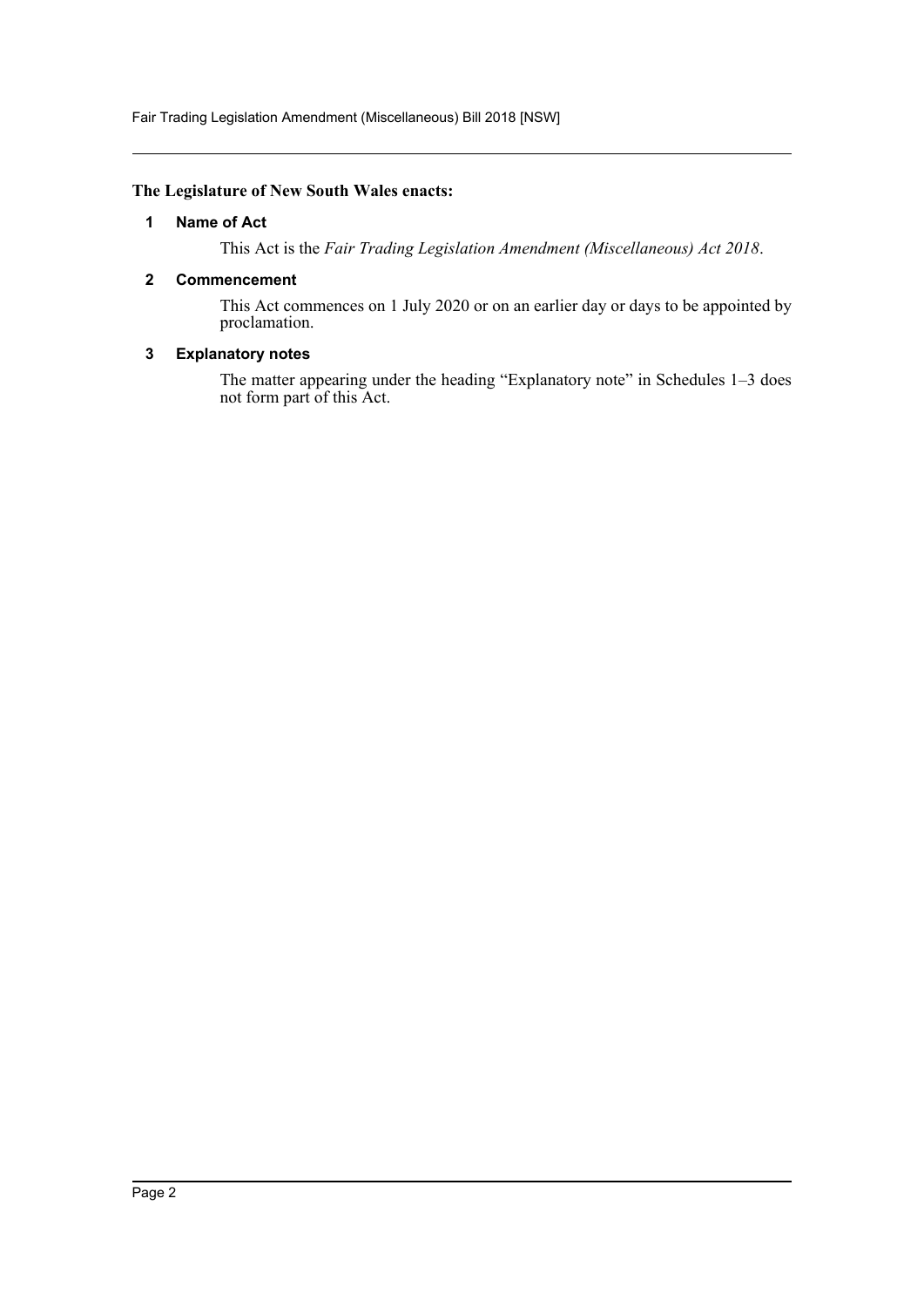## <span id="page-3-0"></span>**Schedule 1 Amendment of Residential Tenancies Act 2010 No 42**

## **Part 8, Division 7**

Insert after Division 6 of Part 8:

## **Division 7 Roll-over of existing rental bond**

#### **186A Regulations may establish rental bond roll-over scheme**

- (1) The regulations may make provision for or with respect to the establishment of a rental bond roll-over scheme to enable a rental bond deposited with the Secretary in relation to a tenancy (a *deposited rental bond*) to be used for the purposes of a rental bond required for another tenancy.
- (2) Without limiting subsection (1), the regulations may make provision for or with respect to the following:
	- (a) eligibility for participation in the scheme,
	- (b) the circumstances in which a deposited rental bond may be treated as the rental bond for another tenancy,
	- (c) the payment of additional amounts by a tenant towards a rental bond for another tenancy if the amount of a deposited rental bond is insufficient to cover the rental bond for the other tenancy,
	- (d) the payment of a refund if the amount of a rental bond for the other tenancy is less than the deposited rental bond for the original tenancy,
	- (e) any fee or deposit that must be paid to the Secretary to enable rental bond roll-over to occur,
	- (f) the times or periods within which actions must be completed in relation to the payment of bonds (and the variation of those times or periods) and the consequences of failure to complete actions within those times or periods,
	- (g) remedies for contraventions of the scheme,
	- (h) the making of claims against a deposited rental bond (whether before or after it is treated as the rental bond for another tenancy),
	- (i) the application of provisions of this Part to the scheme (whether with or without modifications).
- (3) In this section, *modification* includes an addition, omission or substitution.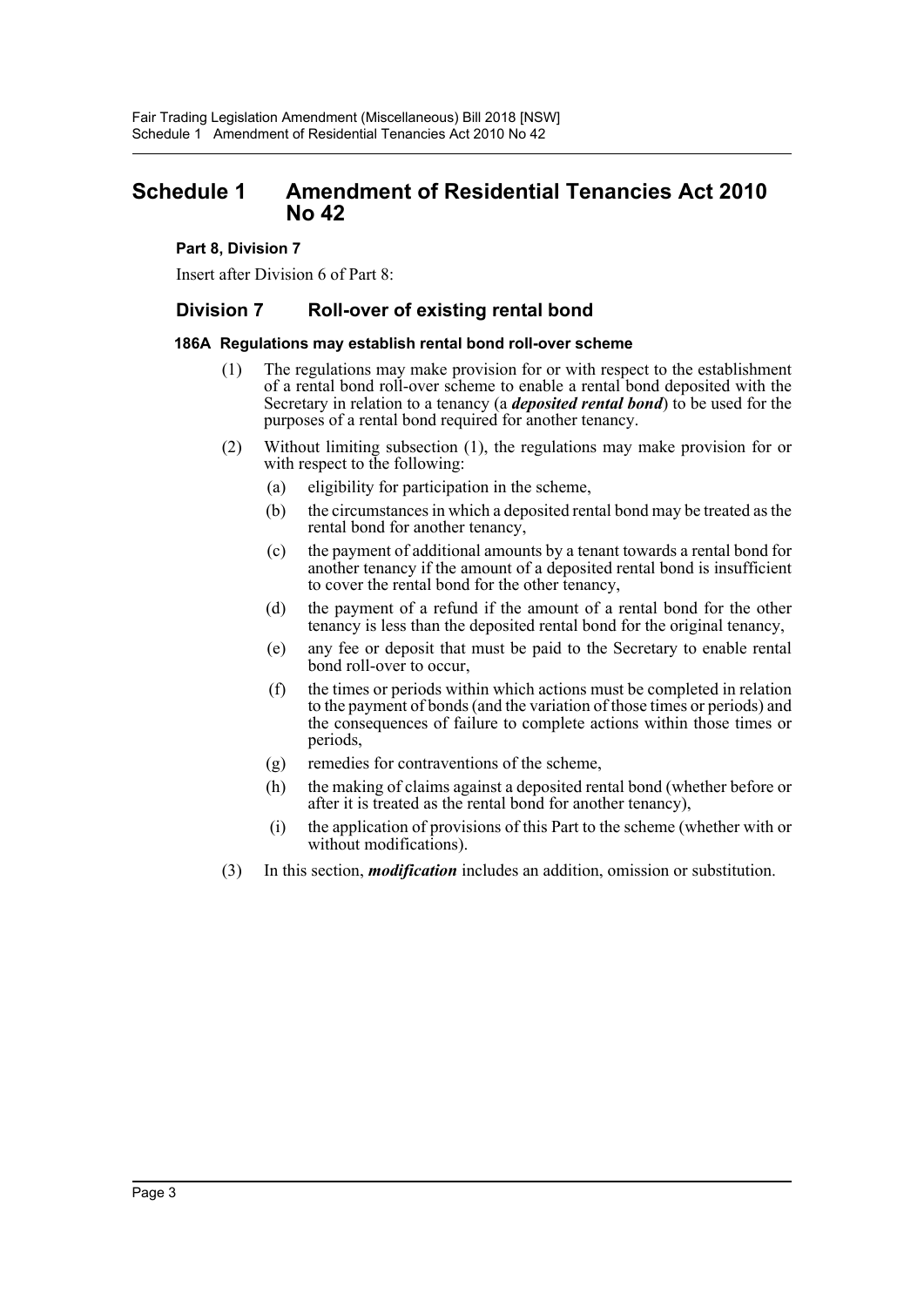## <span id="page-4-0"></span>**Schedule 2 Amendments relating to repeals and transfers**

## **2.1 Co-operative Housing and Starr-Bowkett Societies Act 1998 No 11**

## **[1] Section 2A**

Insert after section 2:

#### **2A Prohibition on formation or registration of new societies and admission of new members**

Despite any other provision of this Act:

- (a) a society cannot be formed or registered on or after the commencement of this section, and
- (b) a Starr-Bowkett society cannot admit any person to membership on or after that commencement.

#### **[2] Schedule 5 Savings, transitional and other provisions**

Omit clause 2 (1). Insert instead:

(1) The regulations may contain provisions of a savings or transitional nature consequent on the enactment of this Act or any Act that amends this Act.

#### **Explanatory note**

Item [1] of the proposed amendments provides that no new co-operative housing societies or Starr-Bowkett societies may be formed or registered under the *Co-operative Housing and Starr-Bowkett Societies Act 1998* on or after the commencement of the amendment. The amendment also prohibits existing Starr-Bowkett societies from admitting new members on or after that date. Item [2] provides for the making of savings and transitional regulations consequent on the enactment of the proposed Act or any other Act that amends the *Co-operative Housing and Starr-Bowkett Societies Act 1998*.

## **2.2 Fair Trading Act 1987 No 68**

## **Schedule 7**

Insert in appropriate order:

## **Schedule 7 Provisions transferred by the Fair Trading Legislation Amendment (Miscellaneous) Act 2018**

## **Part 1 Repeal and transfers**

## **1 Repeal of Acts**

The *Innkeepers Act 1968* and the *Prices Regulation Act 1948* are repealed.

#### **2 Provisions transferred to this Schedule**

Parts 2 and 3 re-enact the following provisions (with minor modifications) and are transferred provisions to which section 30A of the *Interpretation Act 1987* apply:

- (a) sections 5–8 of the *Innkeepers Act 1968*,
- (b) sections 41, 42 and 59 of the *Prices Regulation Act 1948*.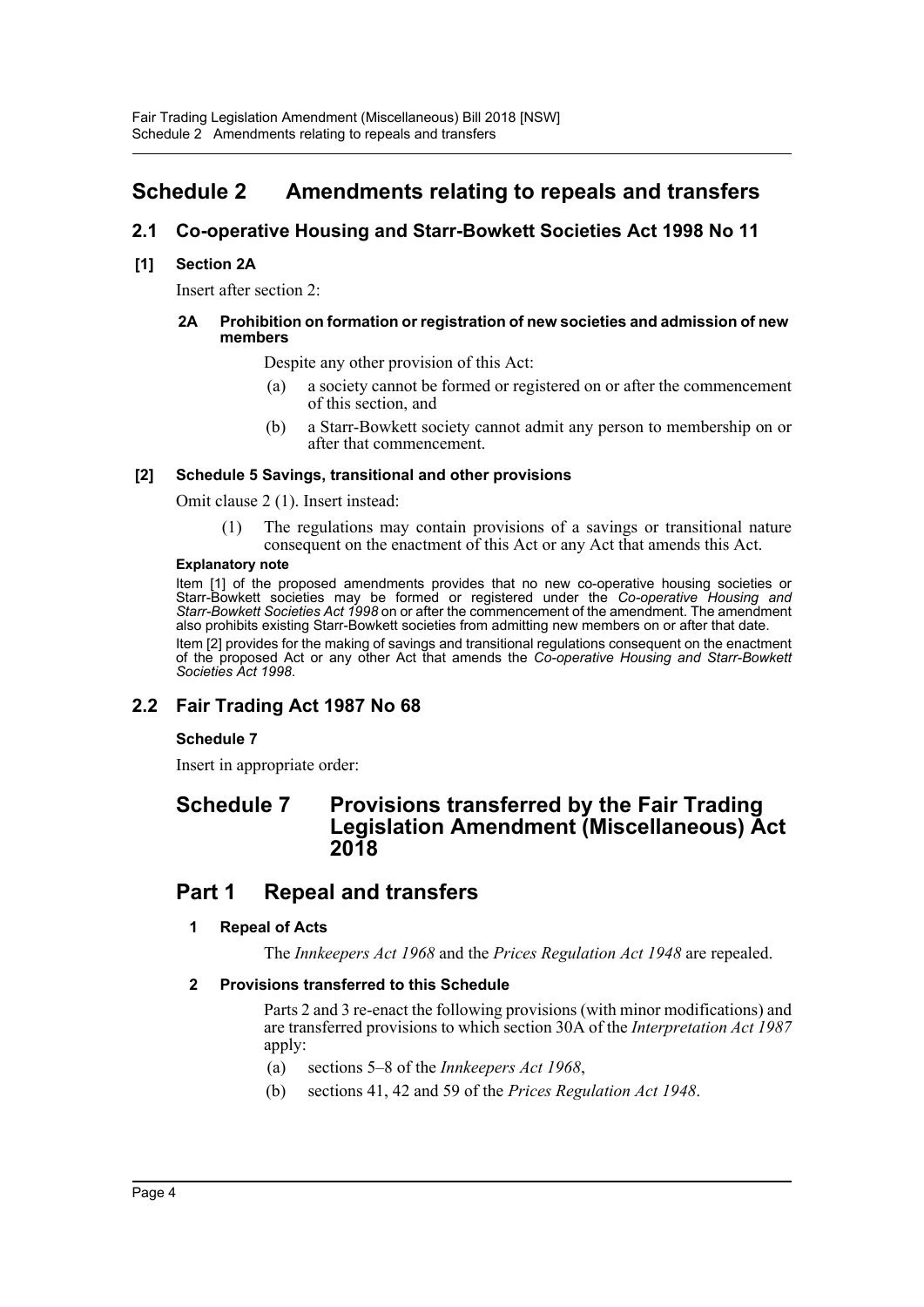## **Part 2 Innkeepers Act 1968 No 24**

## **3 Liability for damage to property**

Subject to this Part, the keeper of an inn shall be under the like liability to make good damage to property brought to the inn by or on behalf of a traveller using its facilities as is imposed on him or her by law with respect to the loss thereof.

### **4 Exclusion of liability in certain cases**

The liability imposed by law on the keeper of an inn to make good the loss while at the inn, whether by theft or otherwise, of property brought to the inn by or on behalf of a traveller using its facilities, and the like liability imposed by clause 3 with respect to damage thereto, shall not be incurred by the innkeeper where:

- (a) the property lost or damaged is a vehicle or anything therein, or
- (b) the traveller is not a guest at the inn,

unless the cause of the loss or damage was some default, neglect or wilful act of the innkeeper or the innkeeper's employee or agent.

## **5 Limitation of liability in certain cases**

- (1) Subject to this clause and clause 4, the amount payable in respect of the liability of the keeper of an inn to any one traveller who is a guest at the inn with respect to property that, while at the inn, is lost, whether by theft or otherwise, or damaged shall not exceed \$300 or a higher amount prescribed by the regulations.
- (2) In subclause (1), *liability* means liability imposed by law and includes the like liability imposed by clause 3.
- (3) Subclause (1) shall not have effect where:
	- (a) after the traveller became a guest at the inn:
		- (i) the property that was lost or damaged was deposited by the traveller or on his or her behalf expressly for safe custody with the innkeeper or the innkeeper's employee or agent authorised, or appearing to be authorised, for the purpose and, if so required by the innkeeper or that employee or agent, in a container fastened or sealed by the depositor, or
		- (ii) the traveller, or some person on his or her behalf, was unable to deposit the property as provided by subparagraph (i) by reason of the refusal of the innkeeper or such an employee or agent to receive it or by reason of some other default of the innkeeper or employee or agent, or
	- (b) the cause of the loss or damage was some default, neglect or wilful act of the innkeeper or the innkeeper's employee or agent.

## **6 Abolition of innkeeper's lien over certain property**

Without prejudice to any other right he or she may have with respect thereto, an innkeeper, in his or her capacity as an innkeeper, shall not have any lien on property referred to in clause 4 (a).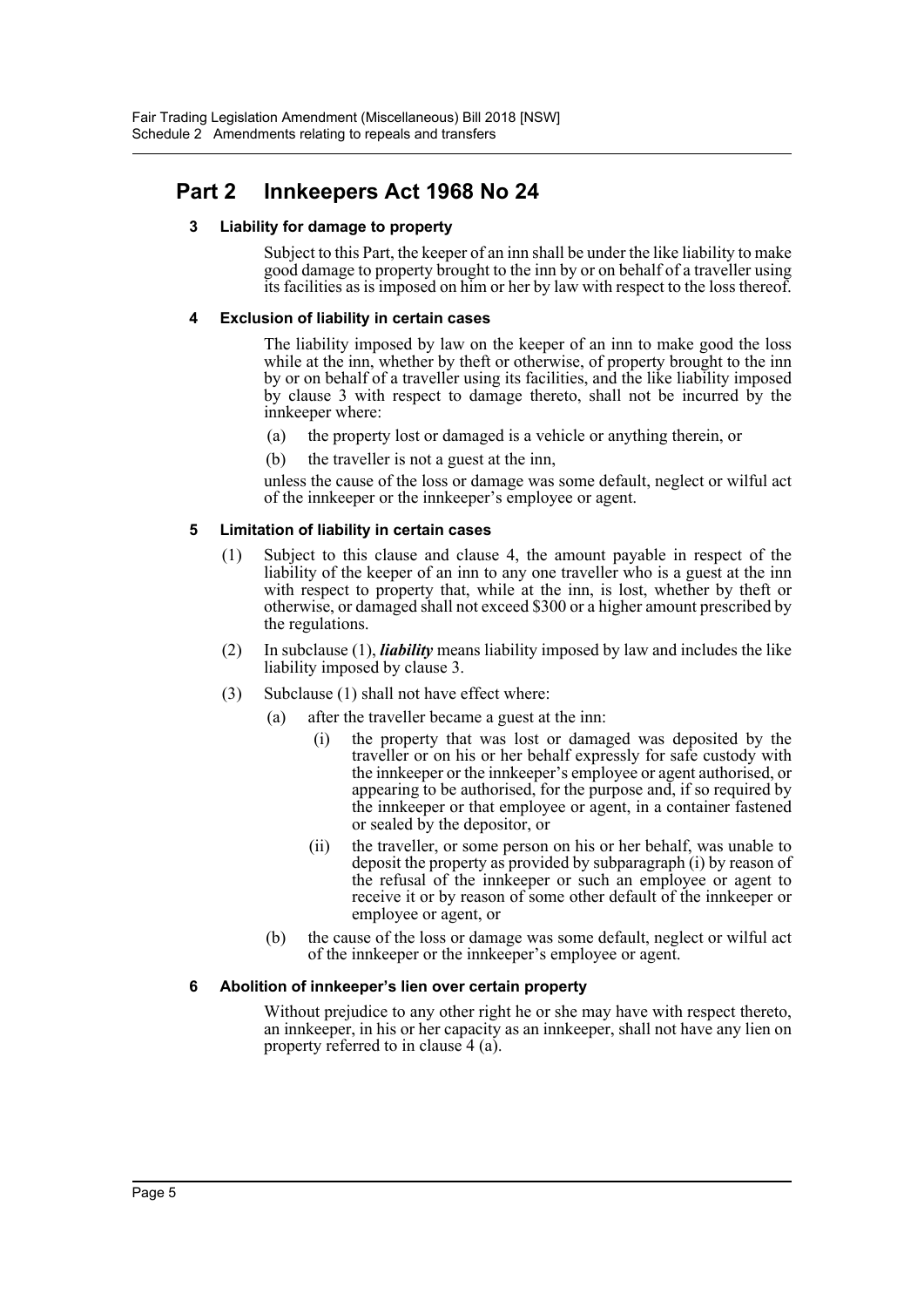## **Part 3 Prices Regulation Act 1948 No 26**

## **7 Speculating in goods**

- (1) A person, not being a bona fide wholesale or retail trader or a bona fide consumer or user, shall not purchase or agree to purchase or otherwise acquire (except by way of bona fide security only) any goods or any right or interest therein, and any goods so purchased or agreed to be purchased or acquired shall be liable to forfeiture.
- (2) In any prosecution for an offence against subclause (1) it shall be a sufficient defence to show that the purchase or agreement had not the object or the effect of increasing, directly or indirectly, the price of the goods to the consumer or user.
- (3) This clause shall not apply in relation to the purchase or acquisition of goods at a sale of those goods by auction upon the winding up of a business.

#### **8 Corners and restrictions on circulation of goods**

- (1) A person shall not, with intent to corner the market or restrain trade therein, hold or buy up any goods and store or retain them in his or her possession or under his or her control.
- (2) In addition to any penalty that may be imposed for an offence against subclause (1), the court may order that the whole of such goods, or such quantity thereof as the court so orders, shall be forfeited to the Crown.

#### **9 Offences and penalties**

- (1) Any person who contravenes or fails to comply with any provision of this Part shall be guilty of an offence.
- (2) No prosecution for an offence against this Part shall be instituted without the written consent of the Secretary or an authorised officer who is authorised by the Secretary for the purposes of this subclause.
- (3) A person who is guilty of an offence against this Part shall be liable:
	- (a) if a body corporate—to a penalty not exceeding 100 penalty units, or
	- (b) if any other person—to a penalty not exceeding 50 penalty units, or to imprisonment for a term not exceeding 12 months, or to both such penalty and imprisonment.
- (4) If a corporation contravenes, whether by act or omission, a provision of this Part, each person who is a director of the corporation, or who is concerned in the management of the corporation, is taken to have contravened the same provision if the person knowingly authorised or permitted the contravention.

## **Part 4 Consequential amendment to Valuation of Land Act 1916 No 2**

#### **10 Section 14BB Definitions**

Omit the definition of *inn* from section 14BB (7). Insert instead:

*inn* means a common inn.

#### **Explanatory note**

The proposed amendment repeals the *Innkeepers Act 1968* and the *Prices Regulation Act 1948* and transfers a number of their provisions that are to have ongoing effect into the *Fair Trading Act 1987*. Section 30A of the *Interpretation Act 1987* is to apply to these transferred provisions to provide that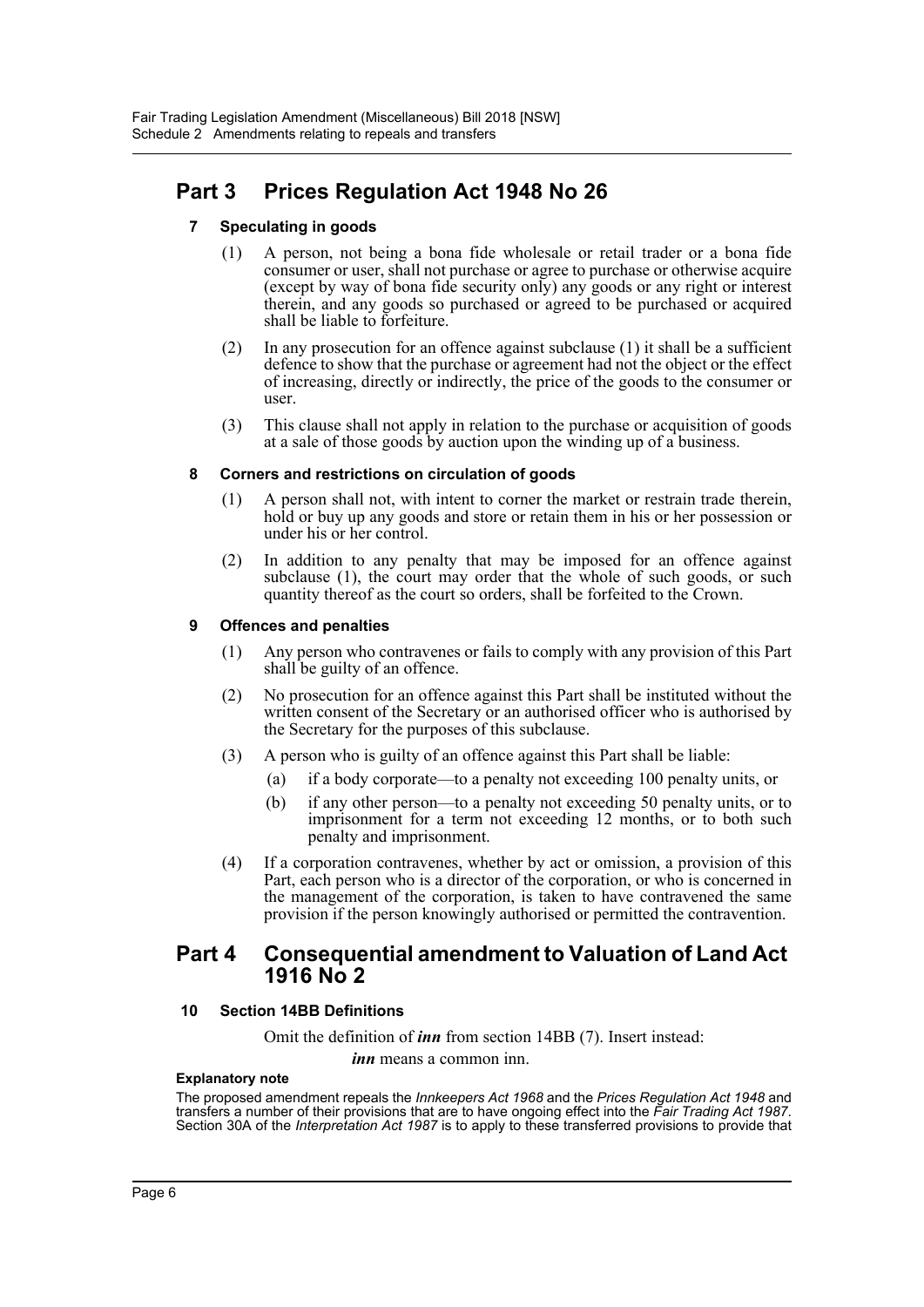the transfer does not affect the operation (if any) or meaning of the provision. The proposed amendment also makes a consequential amendment to a definition in the *Valuation of Land Act 1916*.

## **2.3 Residential Tenancies Act 2010 No 42**

## **Schedule 2 Savings, transitional and other provisions**

Insert at the end of the Schedule, with appropriate Part and clause numbering:

## **Part Provisions consequent on enactment of Fair Trading Legislation Amendment (Miscellaneous) Act 2018**

#### **Definitions**

In this Part:

*1948 Act* means the *Landlord and Tenant (Amendment) Act 1948*.

*prescribed premises* means prescribed premises to which the 1948 Act applied immediately before its repeal by the *Fair Trading Legislation Amendment (Miscellaneous) Act 2018*.

#### **Repeal of Act**

The 1948 Act is repealed.

#### **Savings provision—1948 Act continues to apply to certain premises**

- (1) Despite its repeal, the 1948 Act continues to apply to prescribed premises, subject to the modifications specified in subclause (2), as if that Act had not been repealed:
	- (a) until the death of the lessee of those premises, or
	- (b) if a spouse or de facto partner resided with the lessee immediately before the lessee's death, until the death of that spouse or de facto partner.

#### **Note.** *De facto partner* is defined in section 21C of the *Interpretation Act 1987*.

- (2) Sections 83 and 83A of the 1948 Act, as continued by this clause, are modified as follows:
	- (a) by omitting section  $83 \text{ (1) (c) (ii) and (iii) and (2)}$ ,
	- (b) by omitting "the spouse, or such child, or the father or mother, as the case may be," from section 83 (1) and inserting instead "that spouse",
	- (c) by omitting section  $83A(1)$  (b) and (c) and (1A),
	- (d) by omitting "the spouse, or such child, or the father or mother as the case may be," from section 83A (1) and inserting instead "that spouse".
- (3) A reference to the 1948 Act in this Act (other than this clause) or any other Act or regulation is taken to be a reference to that Act as continued in force by this clause.

#### **Explanatory note**

The proposed amendment repeals the *Landlord and Tenant (Amendment) Act 1948*, but provides that the Act (which contain protections for certain lessees) continues to have effect in relation to certain prescribed premises, subject to certain modifications, as if that Act had not been repealed:

- (a) until the death of the lessee of those premises, or
- (b) if a spouse or de facto partner resided with the lessee immediately before the lessee's death, until the death of that spouse or de facto partner.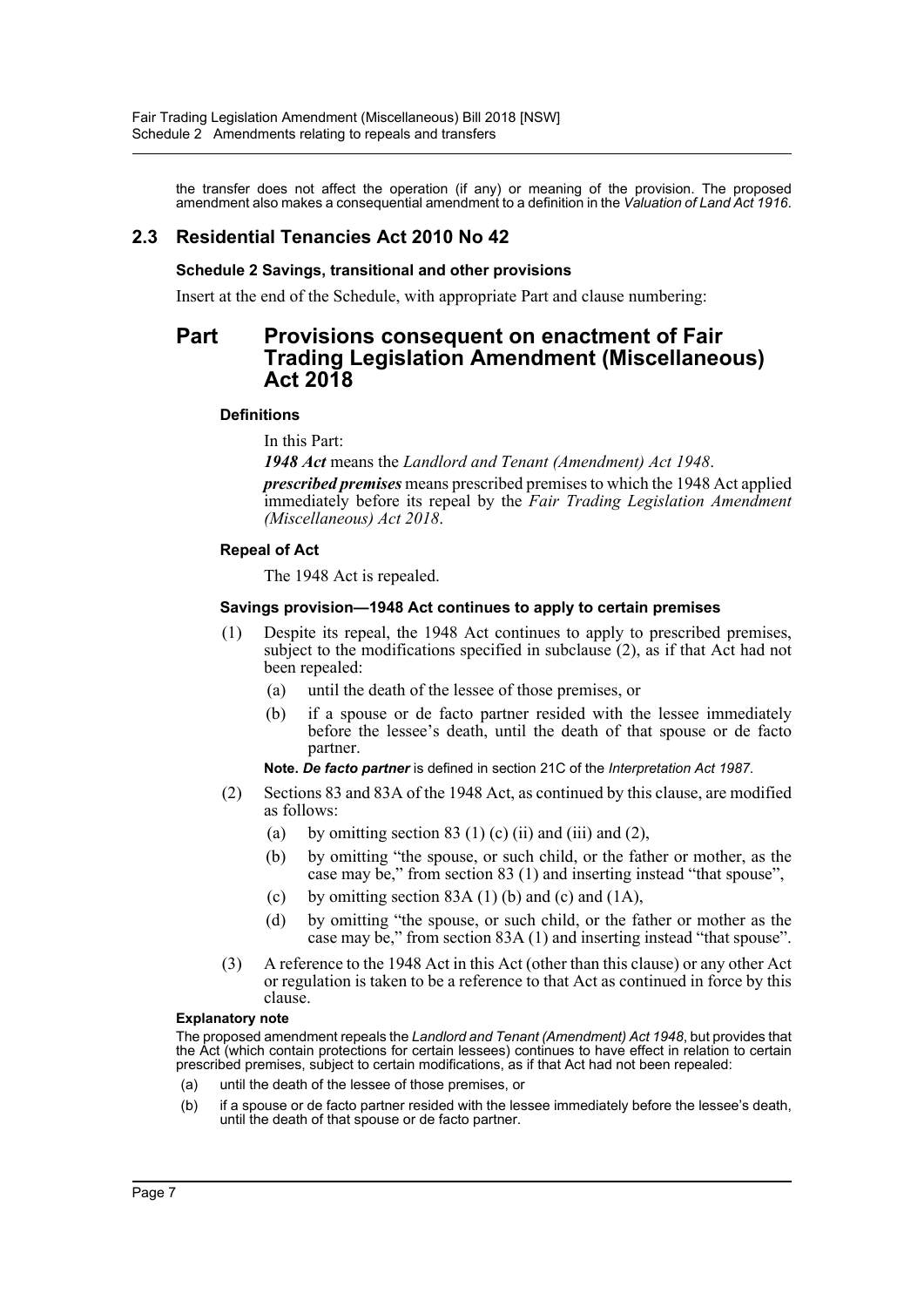## **2.4 Work Health and Safety Act 2011 No 10**

## **Schedule 5**

Insert after Schedule 4:

## **Schedule 5 Provisions transferred by the Fair Trading Legislation Amendment (Miscellaneous) Act 2018**

## **1 Repeal of Act**

The *Rural Workers Accommodation Act 1969* is repealed.

#### **2 Provisions transferred to this Schedule**

Clauses 3 and 4 re-enact sections 5, 6 and 8 of the *Rural Workers Accommodation Act 1969* and are transferred provisions to which section 30A of the *Interpretation Act 1987* applies.

#### **3 Accommodation to be provided for rural worker**

(1) A person who has control of rural premises must provide suitable accommodation to a rural worker who works at the rural premises if due to the nature of the work, the rural worker must live for a period exceeding 24 hours at or near the rural premises.

Maximum penalty: 250 penalty units.

- (2) It is a defence to any proceedings against a person for an offence against subclause (1) if the person proves that:
	- (a) it was not reasonably practicable for the person to comply with this clause, or
	- (b) the commission of the offence was due to causes over which the person had no control and against the happening of which it was impracticable for the person to make provision.

#### **4 Cost of accommodation**

The accommodation provided for a rural worker is, subject to any contrary provision of a Commonwealth or State industrial instrument applicable to the worker, to be provided free of cost to the worker.

#### **5 Savings provisions**

- (1) Section 22 (Liability of directors etc for offences by corporation—accessory to the commission of the offences) of the *Rural Workers Accommodation Act 1969*, as in force immediately before its repeal, continues to have effect in relation to the offence against clause 3 (1).
- (2) A code of practice in force immediately before the repeal of the *Rural Workers Accommodation Act 1969* by the *Fair Trading Legislation Amendment (Miscellaneous) Act 2018* is taken to be an approved code of practice under Part 14 of this Act.

#### **Explanatory note**

The proposed amendment repeals the *Rural Workers Accommodation Act 1969* and transfers Section 30A of the *Interpretation Act 1987* is to apply to these transferred provisions to provide that the transfer does not affect the operation (if any) or meaning of the provisions. The proposed amendment also provides that a code of practice in force under Part 3 of the *Rural Workers*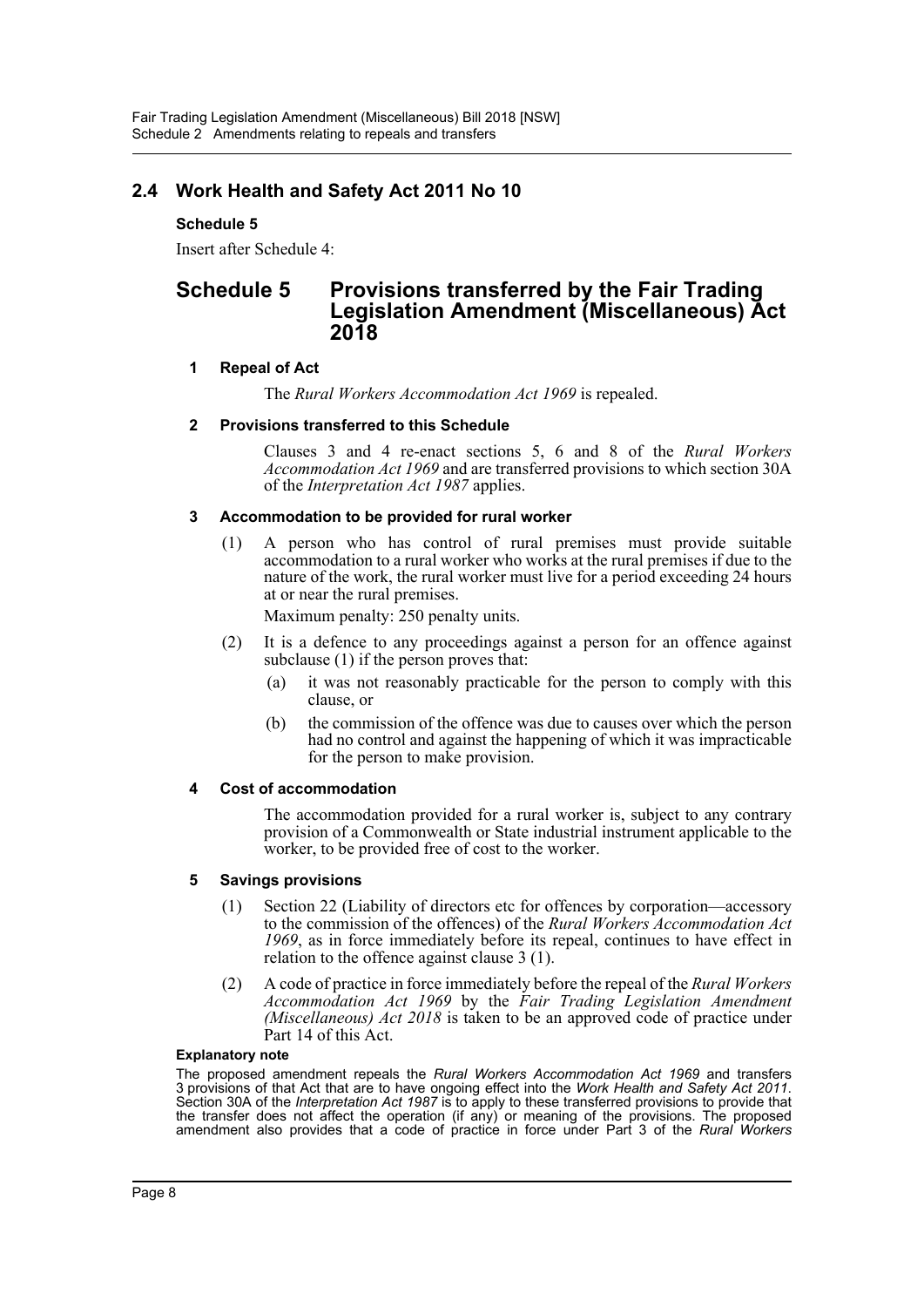*Accommodation Act 1969* immediately before the repeal of that Act is taken to be an approved code of practice under Part 14 of the *Work Health and Safety Act 2011*.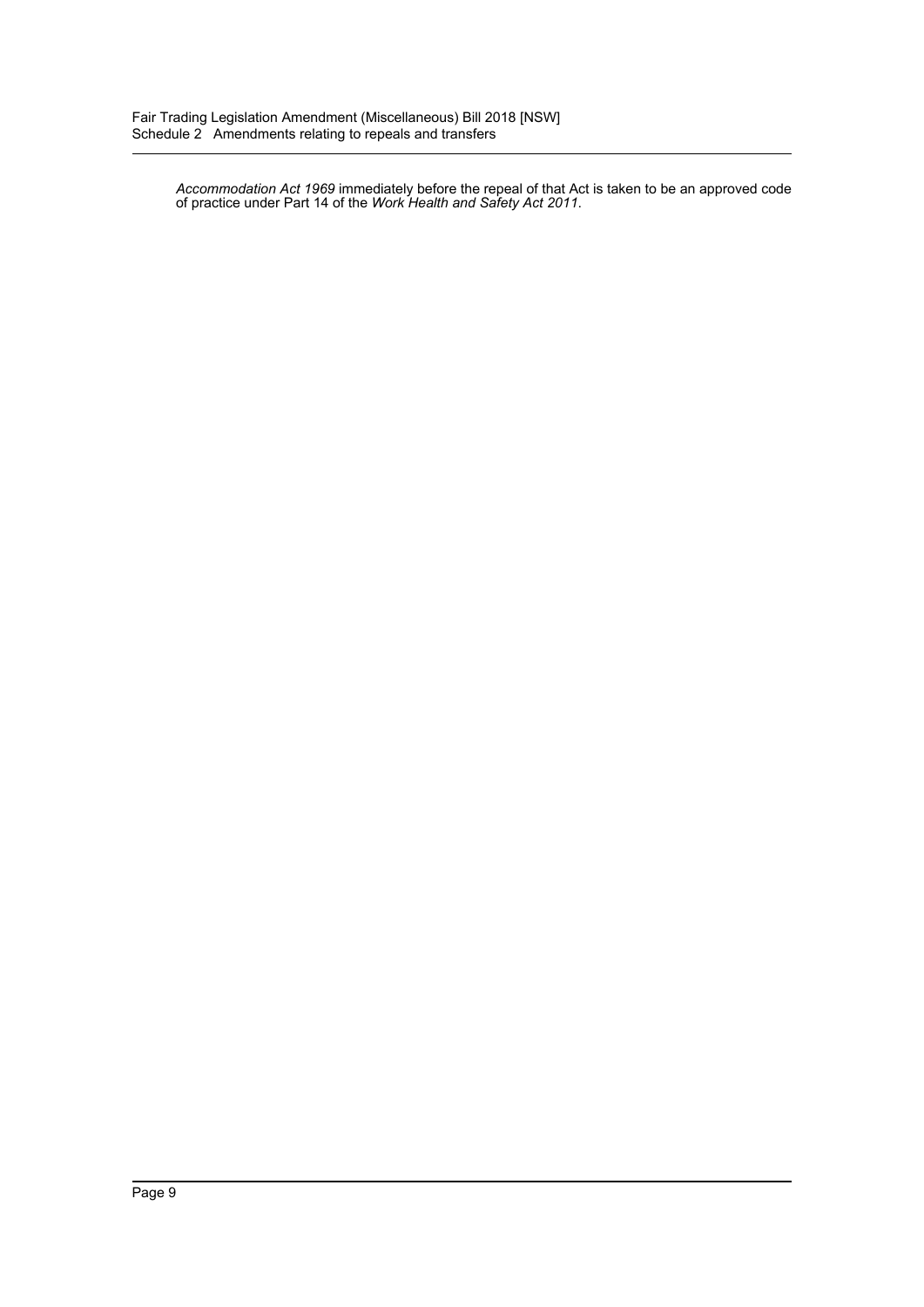## <span id="page-10-0"></span>**Schedule 3 Amendments relating to uncollected goods**

## **3.1 Uncollected Goods Act 1995 No 68**

## **[1] Whole Act (except Schedule 1 and where otherwise amended by this subschedule)**

Omit "bailor", "bailee" and "bailee's" wherever occurring.

Insert instead "depositor", "receiver" and "receiver's", respectively.

## **[2] Section 3 Definitions**

## Omit the definitions of *bailee*, *bailor*, *relevant charges* and *uncollected goods*.

Insert in alphabetical order:

*depositor* means the person who gives possession of goods (whether or not the person is the owner of the goods), and includes a bailor.

*receiver* means the person who takes possession of goods, and includes a bailee.

*relevant charges*—see section 28.

*uncollected goods* means goods that are uncollected as referred to in section 5.

## **[3] Section 3, definition of "Tribunal"**

Insert in alphabetical order:

*Tribunal* means the Civil and Administrative Tribunal.

## **[4] Section 4 Object of Act**

Omit the section.

## **[5] Section 5 When goods uncollected for purposes of Act**

Insert at the end of the section:

- (2) Goods are also uncollected goods if:
	- (a) a park owner reasonably believes the goods have been abandoned or left by the occupant on the site when an occupation agreement is terminated (within the meaning of the *Holiday Parks (Long-term Casual Occupation) Act 2002*), or
	- (b) an operator reasonably believes the goods have been abandoned or left behind on residential premises when an agreement is terminated or on common property in the community (within the meaning of the *Residential (Land Lease) Communities Act 2013*), or
	- (c) a landlord reasonably believes the goods have been abandoned or left behind by the tenant or an occupant of the premises after vacant possession of the premises is obtained or the premises are abandoned (within the meaning of the *Residential Tenancies Act 2010*), or
	- (d) an operator reasonably believes the goods have been abandoned or left behind on residential premises when a residence contract is terminated or on common property within the retirement village (within the meaning of the *Retirement Villages Act 1999*), or
	- (e) an owners corporation reasonably believes the goods have been abandoned or left behind on common property of a strata scheme (within the meaning of the *Strata Schemes Management Act 2015*), or
	- (f) the goods are of a kind prescribed by the regulations.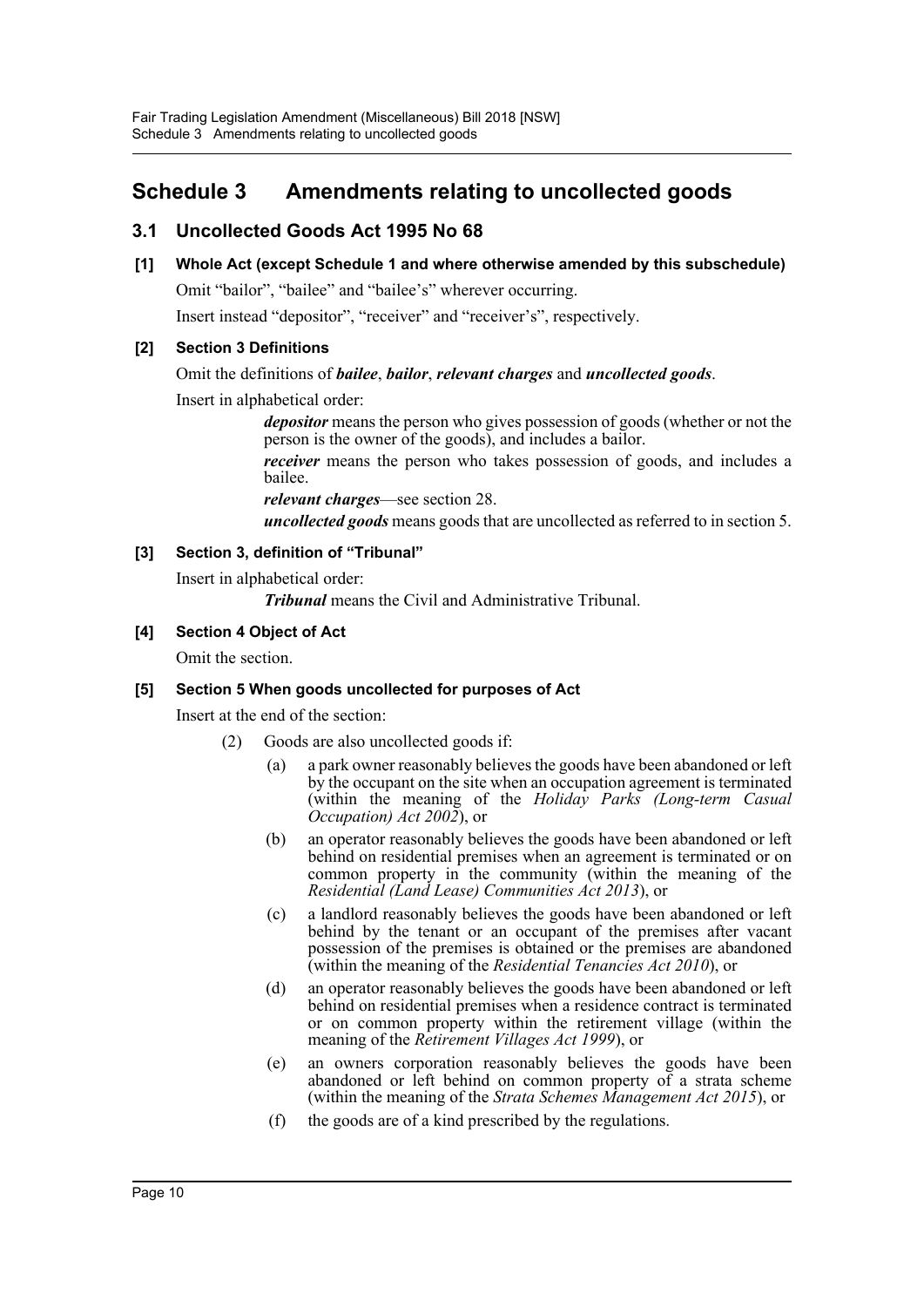## **[6] Section 6 When Act available for disposal of uncollected goods**

Omit section 6 (2) and (3). Insert instead:

- (2) This Act is also available as an alternative to other statutory means of disposal of particular uncollected goods. However, it is not available as an alternative to the following:
	- (a) the *Passenger Transport Act 1990*,
	- (b) the *Passenger Transport Act 2014*,
	- (c) the *Pawnbrokers and Second-hand Dealers Act 1996*,
	- (d) the *Storage Liens Act 1935*,
	- (e) the *Transport Administration Act 1988*,
	- (f) the *Unclaimed Money Act 1995*,
	- (g) any other Act or instrument prescribed by the regulations.

## **[7] Section 7**

Omit the section. Insert instead:

## **7 No liability for due disposal of uncollected goods**

A person does not incur any liability in respect of the disposal of uncollected goods in accordance with this Act or in accordance with an order of the Tribunal.

#### **[8] Part 2 Disposal of uncollected goods by way of court order**

Omit the Part.

## **[9] Sections 19–22A**

Omit sections 19–22. Insert instead:

#### **19 Application of Part**

This Part applies to uncollected goods, other than bailed goods in respect of which a dispute exists between the depositor and the receiver as to:

- (a) the amount of any charge made by the receiver for the carriage or storage of the goods or for repairs or other work done in connection with the goods, or
- (b) the condition of the goods or the nature or quality of any repairs or other work done in connection with the goods.

#### **20 Low value uncollected goods**

- (1) This section applies to uncollected goods with a value of less than \$1,000 (*low value uncollected goods*).
- (2) A receiver may dispose of low value uncollected goods in an appropriate manner if the depositor:
	- (a) has been given oral or written notice of the receiver's intention to dispose of the goods, and
	- (b) has been given at least 14 days, from the date when notice was given, within which to collect the goods.
- (3) The receiver may move or store low value uncollected goods in an appropriate manner.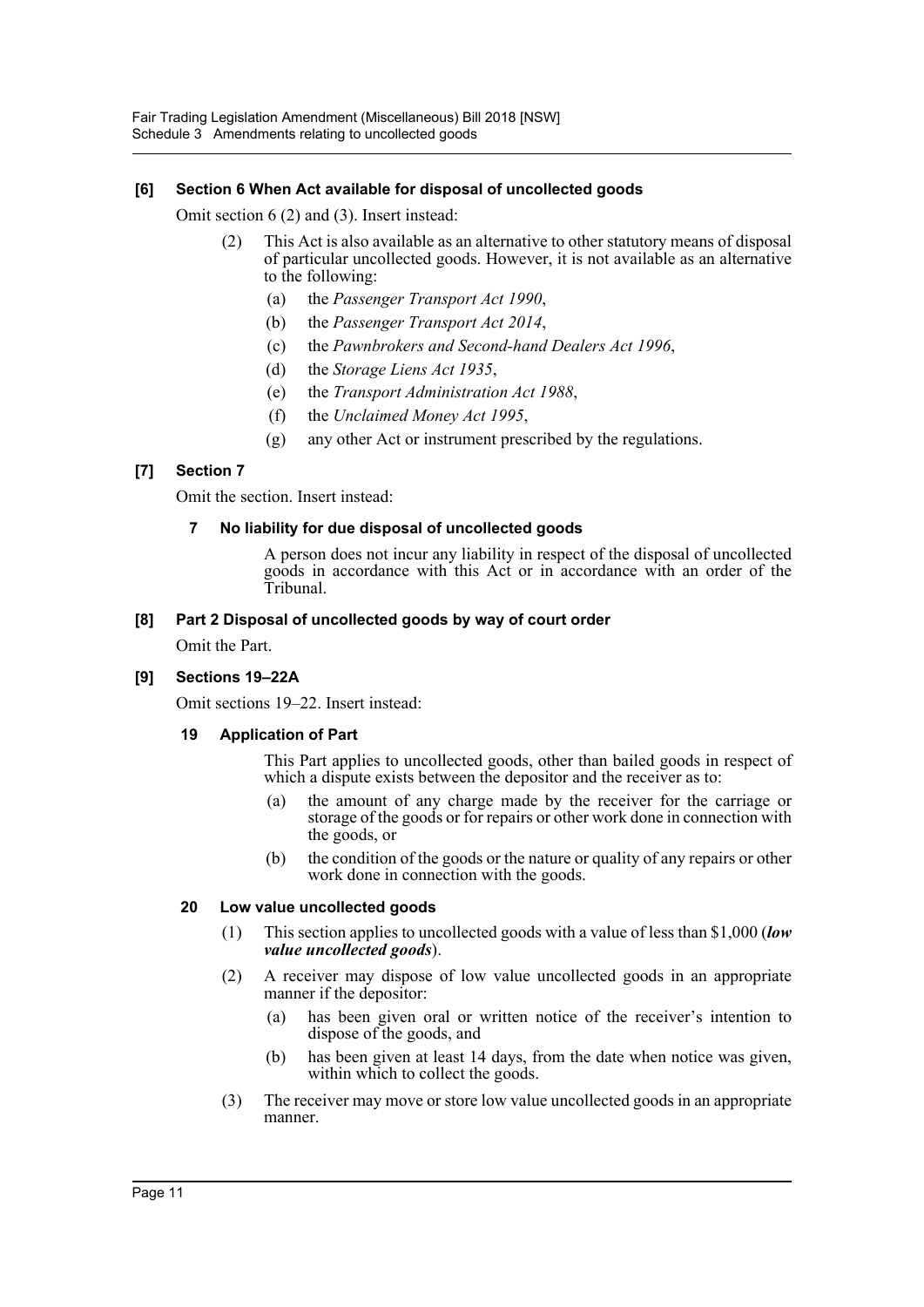## **21 Medium value uncollected goods**

- (1) This section applies to uncollected goods with a value equal to or more than \$1,000 but less than \$20,000 (*medium value uncollected goods*).
- (2) A receiver may dispose of medium value uncollected goods by way of public auction or by private sale for a fair value if the depositor:
	- (a) has been given written notice of the receiver's intention to dispose of the goods, and
	- (b) has been given at least 28 days, from the date when notice was given, within which to collect the goods.
- (3) The receiver may move or store medium value uncollected goods in an appropriate manner.

## **22 High value uncollected goods**

- (1) This section applies to uncollected goods with a value of at least \$20,000 (*high value uncollected goods*).
- (2) A receiver must not dispose of high value uncollected goods otherwise than in accordance with an order of the Tribunal. Maximum penalty: 200 penalty units.
- (3) A receiver may apply to the Tribunal for an order specifying the way in which the uncollected goods are to be disposed of.
- (4) The receiver may move or store high value uncollected goods in an appropriate manner.

### **22A Personal documents**

- (1) This section applies to personal documents that are uncollected goods.
- (2) A receiver may dispose of personal documents if the depositor:
	- (a) has been given written notice of the receiver's intention to dispose of the documents, and
	- (b) has been given at least 28 days, from the date when notice was given, within which to collect the documents.
- (3) Personal documents must be disposed of by way of a secure destruction method or by returning the documents to their author.
- (4) In this section:

#### *personal document* means:

- (a) a birth certificate, passport or other identity document, or
- (b) bank books or other financial statements or documents, or
- (c) photographs and other personal memorabilia, or
- (d) licences or other documents conferring authorities, rights or qualifications, or
- (e) any other record, or class of record, prescribed by the regulations for the purposes of this definition.

#### **[10] Section 24 Perishable goods and rubbish**

Omit section 24 (1). Insert instead:

(1) Nothing in this Part prevents a receiver from disposing of rubbish or perishable uncollected goods.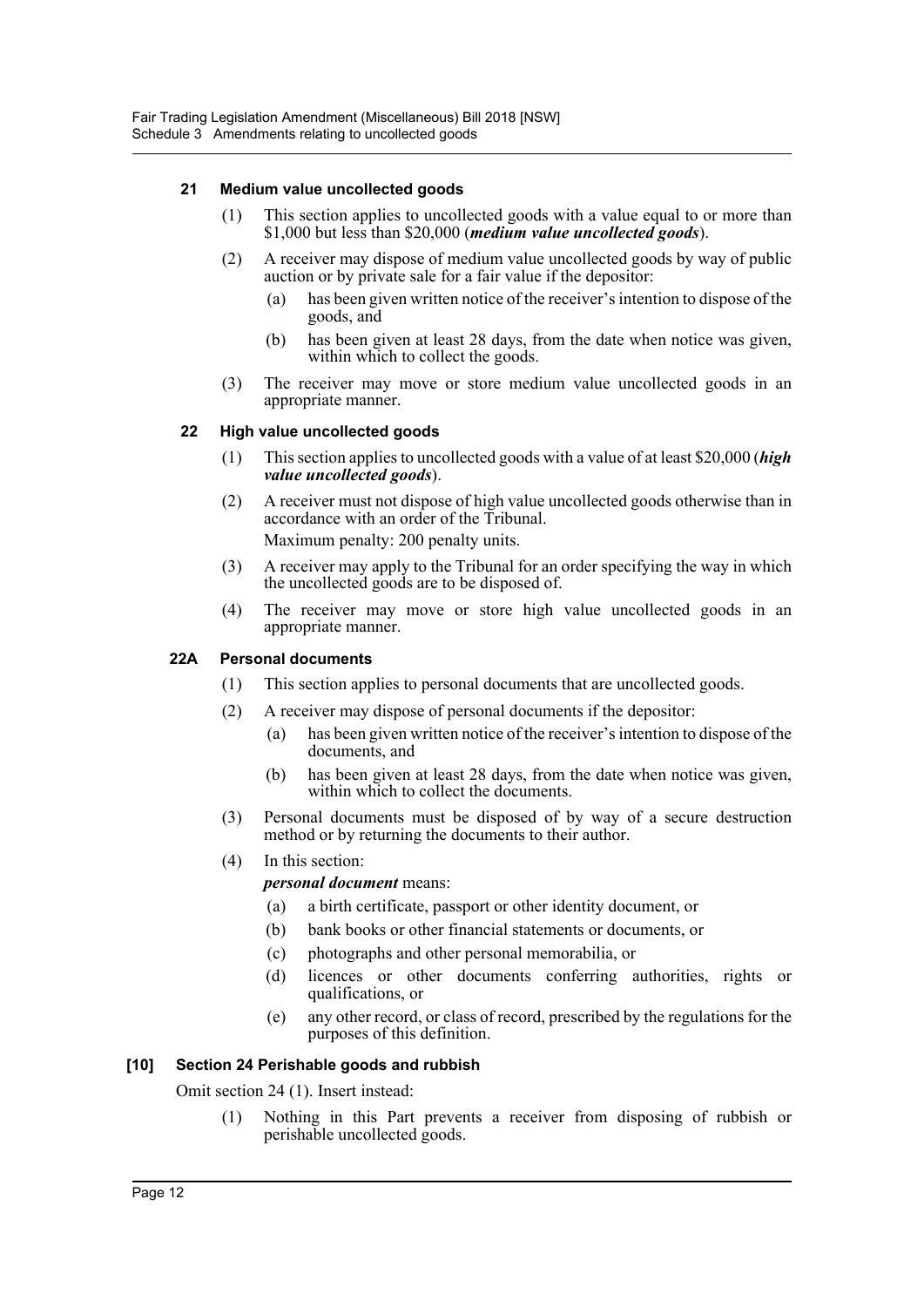(1A) A receiver is not required to give a depositor notice of the receiver's intention to dispose of the goods.

## **[11] Section 28 Relevant charges due to receiver**

Insert at the end of the section:

(2) This section does not apply to personal documents.

### **[12] Section 30 Records**

Insert before section 30 (1):

(1A) This section applies to low value uncollected goods, medium value uncollected goods, high value uncollected goods and personal documents.

#### **[13] Section 30 (2)**

Omit the subsection. Insert instead:

- (2) A record prepared under this section must:
	- be kept by the receiver for at least the following period from the date on which the goods were disposed of:
		- (i) in relation to low value uncollected goods—12 months,
		- (ii) in any other case—6 years, and
	- (b) be made available by the receiver, on request, for inspection by the depositor or by any other person claiming an interest in the goods.

## **[14] Section 31 Sale of uncollected motor vehicles**

Insert "and the person has obtained a written search result (within the meaning of section 174 of the *Personal Property Securities Act 2009* of the Commonwealth) in relation to the vehicle" after "stolen" in section 31 (1).

#### **[15] Part 3A**

Insert after section 31:

## **Part 3A Disposal of uncollected goods by way of Tribunal order**

#### **31A Receiver may seek Tribunal direction**

- (1) The Tribunal may, on application by a receiver, make any one or more of the following orders:
	- (a) an order authorising the removal or other disposal of uncollected goods,
	- (b) an order directing that notice of any action or proposed action in relation to uncollected goods be given to the depositor, the legal personal representative of a depositor or any other person,
	- (c) an order authorising the sale of uncollected goods,
	- (d) an order as to the manner of sale of uncollected goods,
	- (e) an order as to the payment of the proceeds of sale of uncollected goods,
	- (f) any ancillary order that the Tribunal, in the circumstances, thinks appropriate.
- (2) A receiver must deal with goods in accordance with an order of the Tribunal under this section and not in accordance with the other provisions of this Act relating to disposal of goods.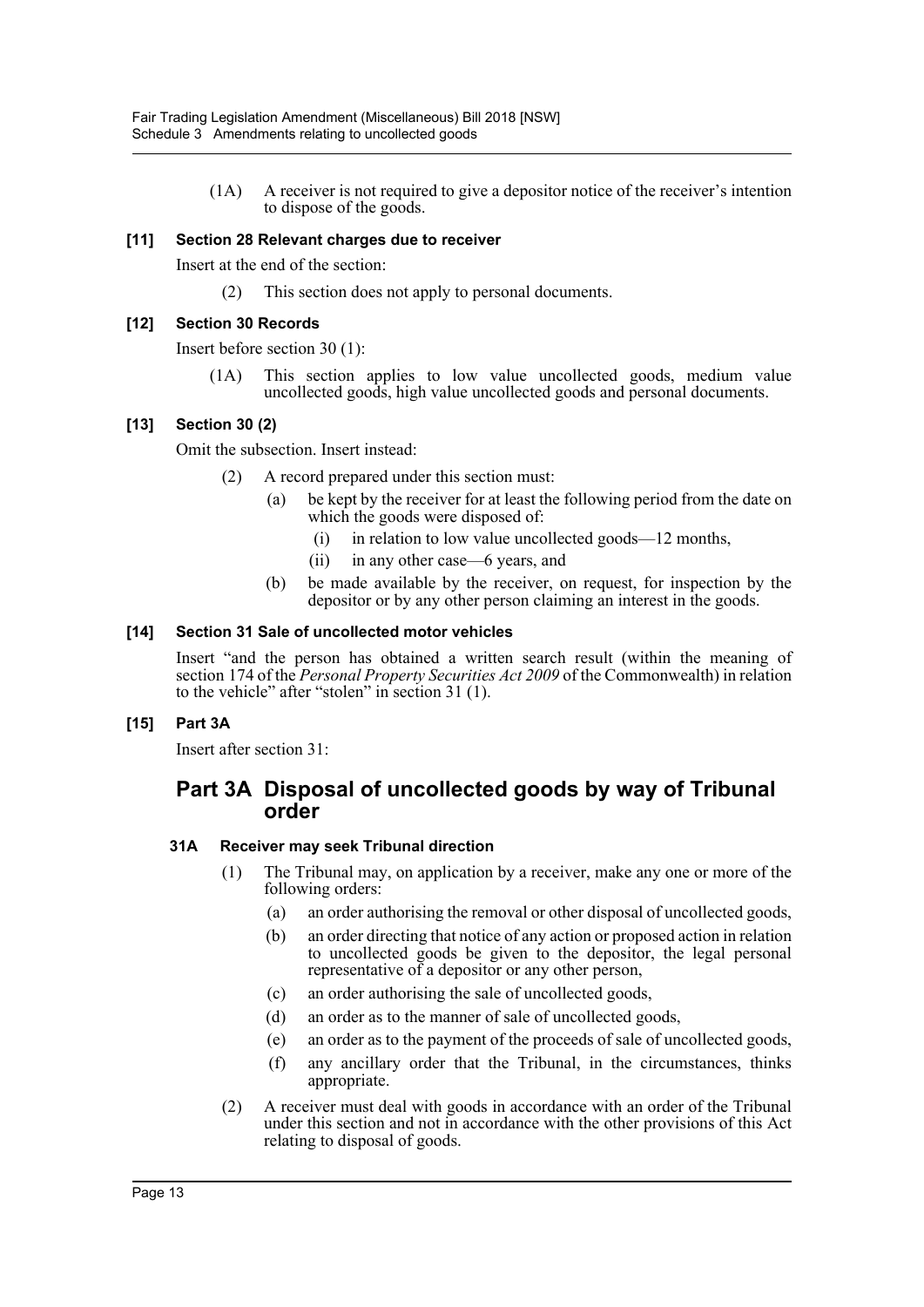(3) This section does not apply to perishable goods.

#### **31B Orders by Tribunal relating to uncollected goods**

- (1) The Tribunal may, on application by a depositor or a person who has an interest in uncollected goods, make any of the following orders:
	- (a) an order requiring the receiver to pay compensation for uncollected goods disposed of by the receiver otherwise than in accordance with this Act,
	- (b) an order requiring the receiver to pay compensation for uncollected goods damaged after being left in the possession of the receiver and before being claimed by the person entitled to them,
	- (c) an order that the receiver deliver uncollected goods into the depositor's or other person's possession,
	- (d) an order requiring the receiver to pay the proceeds of sale, or an amount equivalent to the value of the uncollected goods, to the depositor or person,
	- (e) any ancillary order that the Tribunal, in the circumstances, thinks appropriate.
- (2) An application for an order under this section must be made within the period prescribed by the regulations.

#### **[16] Section 32 Minimum period within which certain commercial bailees may dispose of uncollected goods by agreement**

#### Omit the section.

#### **Explanatory note**

Items [1]–[8] of the proposed amendments extend the operation of the *Uncollected Goods Act 1995* to goods other than bailed goods, namely goods that:

- (a) a park owner reasonably believes have been abandoned or left by the occupant on the site when an occupation agreement is terminated (within the meaning of the *Holiday Parks (Long-term Casual Occupation) Act 2002*), or
- (b) an operator reasonably believes have been abandoned or left behind on residential premises when an agreement is terminated or on common property in the community (within the meaning of the *Residential (Land Lease) Communities Act 2013*), or
- (c) a landlord reasonably believes have been abandoned or left behind by the tenant or an occupant of the premises after vacant possession of the premises is obtained or the premises are abandoned (within the meaning of the *Residential Tenancies Act 2010*), or
- (d) an operator reasonably believes have been abandoned or left behind on residential premises when a residence contract is terminated or on common property within the retirement village (within the meaning of the *Retirement Villages Act 1999*), or
- (e) an owners corporation reasonably believes have been abandoned or left behind on common property of a strata scheme (within the meaning of the *Strata Schemes Management Act 2015*), or
- (f) are of a kind prescribed by the regulations.

Items [9]–[11] make amendments to simplify the operation of the disposal of uncollected goods regime. Different provisions apply depending on whether the goods are of low value (less than \$1,000), medium value (equal to or more than \$1,000 but less than \$20,000), high value (at least \$20,000), personal documents or perishable goods.

Items [12] and [13] make amendments relating to record keeping. Item [13] provides that records relating to the disposal of low value uncollected goods need only be kept for at least 12 months from the date on which the goods were disposed of (rather than 6 years which remains the general requirement).

Item [14] provides that a person must obtain a written search result under the *Personal Property Securities Act 2009* of the Commonwealth before selling a motor vehicle under the *Uncollected Goods Act 1995* (in addition to obtaining a certificate from the Commissioner of Police showing it is not stolen).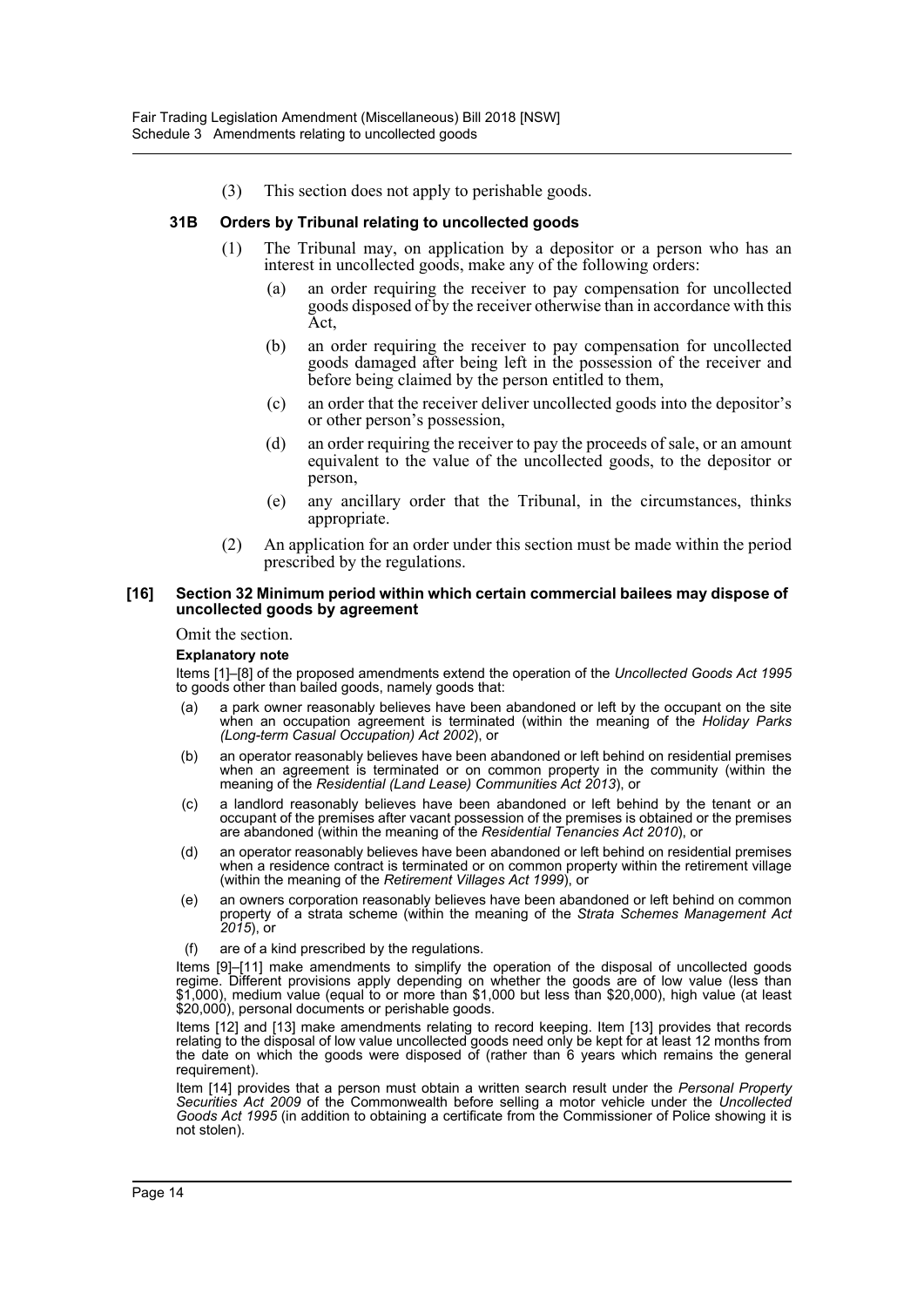Item [15] enables the Civil and Administrative Tribunal to make orders regarding uncollected goods and the disposal of uncollected goods.

Item [16] repeals section 32 of the *Uncollected Goods Act 1995* which provided that, in relation to certain bailed goods, a provision of an agreement between a bailor and bailee that authorised the bailee to dispose of uncollected goods was void if it gave the bailor less than 3 months to collect the goods after the goods were ready for delivery to the bailor.

## **3.2 Uncollected Goods Regulation 2017**

## **Repeal**

The *Uncollected Goods Regulation 2017* is repealed. **Explanatory note** The proposed amendment makes a consequential repeal.

## **3.3 Civil and Administrative Tribunal Act 2013 No 2**

## **Schedule 4 Consumer and Commercial Division**

Insert at the end of clause 3 (1):

*Uncollected Goods Act 1995*

#### **Explanatory note**

The proposed amendment to the *Civil and Administrative Tribunal Act 2013* gives the Consumer and Commercial Division of the Civil and Administrative Tribunal functions in relation to the *Uncollected Goods Act 1995*.

## **3.4 Holiday Parks (Long-term Casual Occupation) Act 2002 No 88**

## **[1] Part 8, heading**

Omit "**and goods**".

### **[2] Sections 31 and 34–36**

Omit the sections. **Explanatory note** The proposed amendments make consequential repeals.

## **3.5 Holiday Parks (Long-term Casual Occupation) Regulation 2017**

## **Repeal**

The *Holiday Parks (Long-term Casual Occupation) Regulation 2017* is repealed. **Explanatory note** The proposed amendment makes a consequential repeal.

## **3.6 Residential (Land Lease) Communities Act 2013 No 97**

**[1] Part 11, Division 7, heading** Omit "**and goods**".

## **[2] Section 143 Home or goods abandoned after site agreement is terminated**

Omit the section. **Explanatory note**

The proposed amendments make consequential repeals.